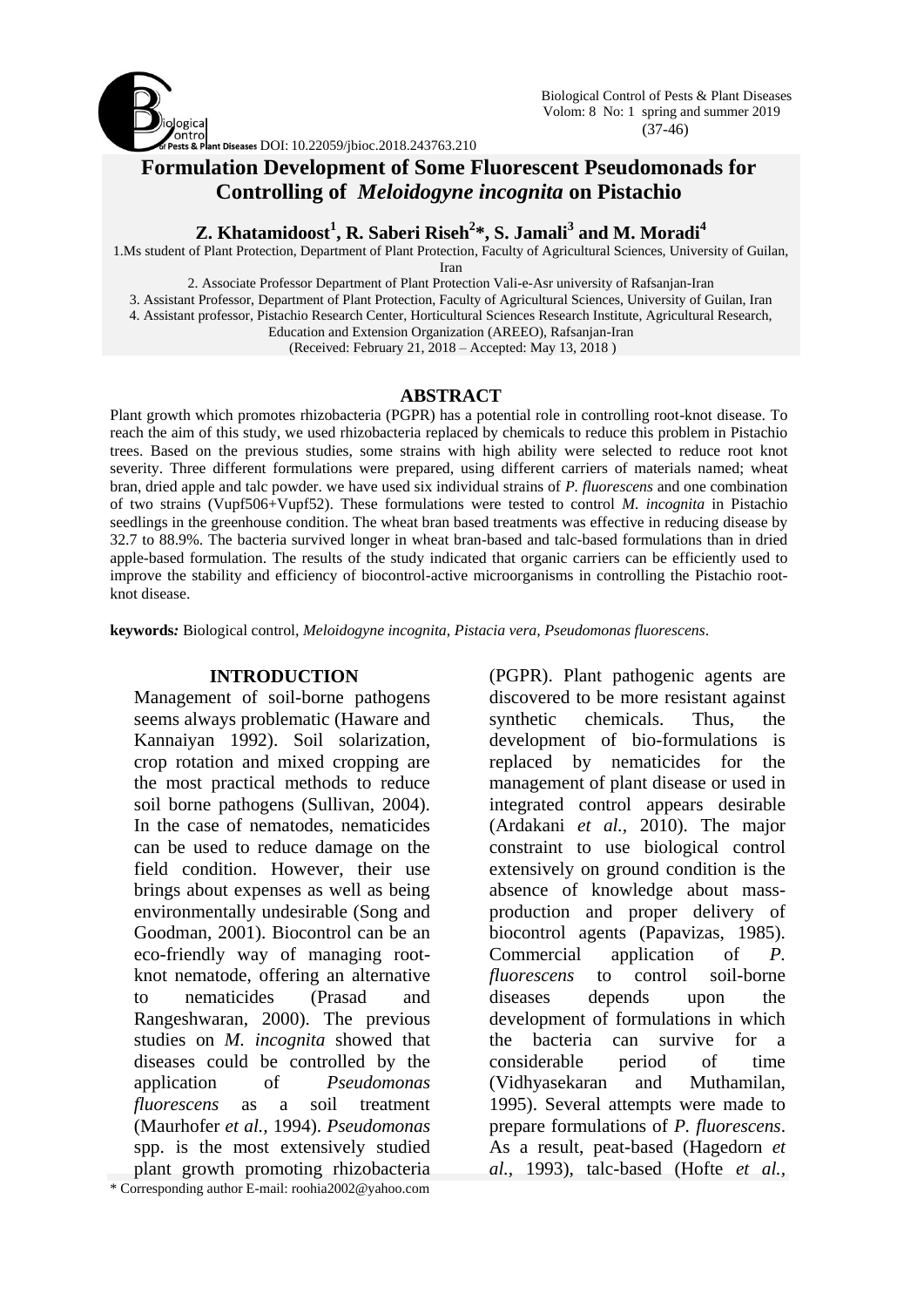1994), bentonite-based and rice-bran based formulations (Ardakani *et al.,* 2010) of specific strains of *P. fluorescens* were introduced. The efficacy of carriers can affect antagonistic ability. It should be noted that bacteria in the environment must be stabilized to allow them to show their biocontrol abilities.

The impact of various carrier materials to support the growth of *P. fluorescens*is vital period was investigated at storage (Meena, 2010). Talc based formulation is considered to be the most widely used carrier and has been reported to manage several crop diseases in India (Samiyappan *et al.,* 1988. According to the previous studies by the authors, four of 11 native strains of *P. fluorescens* were found to provide significant control of root knot nematode in pistachio seedlings, CHA0 and CHA89 as well-known strain for biocontrol activities use. Talc and other two new natural substrates, wheat bran and dried apple powder formulations, were tested as carriers. To the authors' knowledge, there is insufficient information about *Pseudomonas* spp.

effect on Pistachio root-knot nematodes disease. The use of PGPR strains as biocontrol agents against root-knot nematode in the two new formulations (wheat-bran and dried apple powder as carriers fixed uniform bacterial population and provides slow release of bacteria for a long period.

#### **Materials and Methods**

*Preparation of mineral and organic carriers*. Three powdered carriers such as, talc, dried apple, and wheat bran were chosen (Table 1). To prepare apple powder, unripe apple fruits *Malus domestica var. antonovka* were surface sterilized with 1% NaOCl for 5 min, rinsed three times with sterilized water and oven dried at  $65^{\circ}$ C for 10 days. Once dehydrated completely, the apples pulverized in a conventional electric grinder. All carriers were steamed sterilized at 140 KPa for 30 min, and dried aseptically in glass trays for 12 h at  $50^{\circ}$ C. Each carrier materials were kept in storage condition of 28 to 33  $\degree$ C on a laboratory bench for testing greenhouse studies and survival activities.

| carrier/<br>Treatments         |         | Ingredients/Methods                                                                                                                                                                          | Strains/s                                                            |
|--------------------------------|---------|----------------------------------------------------------------------------------------------------------------------------------------------------------------------------------------------|----------------------------------------------------------------------|
| Talcum<br>powder $(A)$         |         | Suspension of <i>P. fluorescens</i> strain (400ml) containing $1 \times 10^{12}$ CFU ml <sup>-1</sup><br>mixed with talcum powder $(100g)$ and CMC $(25g)$ .                                 | VUPf52, VUPf5,<br><b>VUPf205.</b><br>VUPf49, CHA0,                   |
| Dried<br>Apple<br>Powder $(B)$ |         | Suspension of P. fluorescens strain (400ml) containing $1\times10^{12}$ CFU ml <sup>-1</sup><br>mixed with dried apple powder $(50g)$ , talcum powder $(50g)$ and CMC $(10g)$ .              | CHA89<br>VUPf52, VUPf5.<br><b>VUPf205.</b><br>VUPf49, CHA0,<br>CHA89 |
| Wheat<br>Bran<br>(C)           |         | Suspension of P. fluorescens strain (400ml) containing $1\times10^{12}$ CFU ml <sup>-1</sup><br>mixed with wheat bran $(50g)$ , talcum powder $(50g)$ and CMC $(25g)$ .                      | VUPf52, VUPf5.<br><b>VUPf205.</b><br>VUPf49, CHA0.<br>CHA89          |
|                                | $2+A$   | Suspension of P. fluorescens strains (400ml) containing $1\times10^6$ CFU ml <sup>-1</sup> of each<br>strain mixed with talcum powder $(100g)$ and CMC $(25g)$ .                             | VUPf506+VUPf52                                                       |
|                                | $2 + B$ | Suspension of P. fluorescens strains (400ml) containing $1\times10^6$ CFU ml <sup>-1</sup> of each<br>strain mixed with dried apple powder $(50g)$ , talcum powder $(50g)$ and CMC $(10g)$ . | VUPf506+VUPf52                                                       |
|                                | $2+C$   | Suspension of P. fluorescens strains (400ml) containing $1\times10^6$ CFU ml <sup>-1</sup> of each<br>strain mixed with wheat bran (50g), talcum powder (50g) and CMC (25g).                 | VUPf506+VUPf52                                                       |

Table 1. Bioformulations used in this study.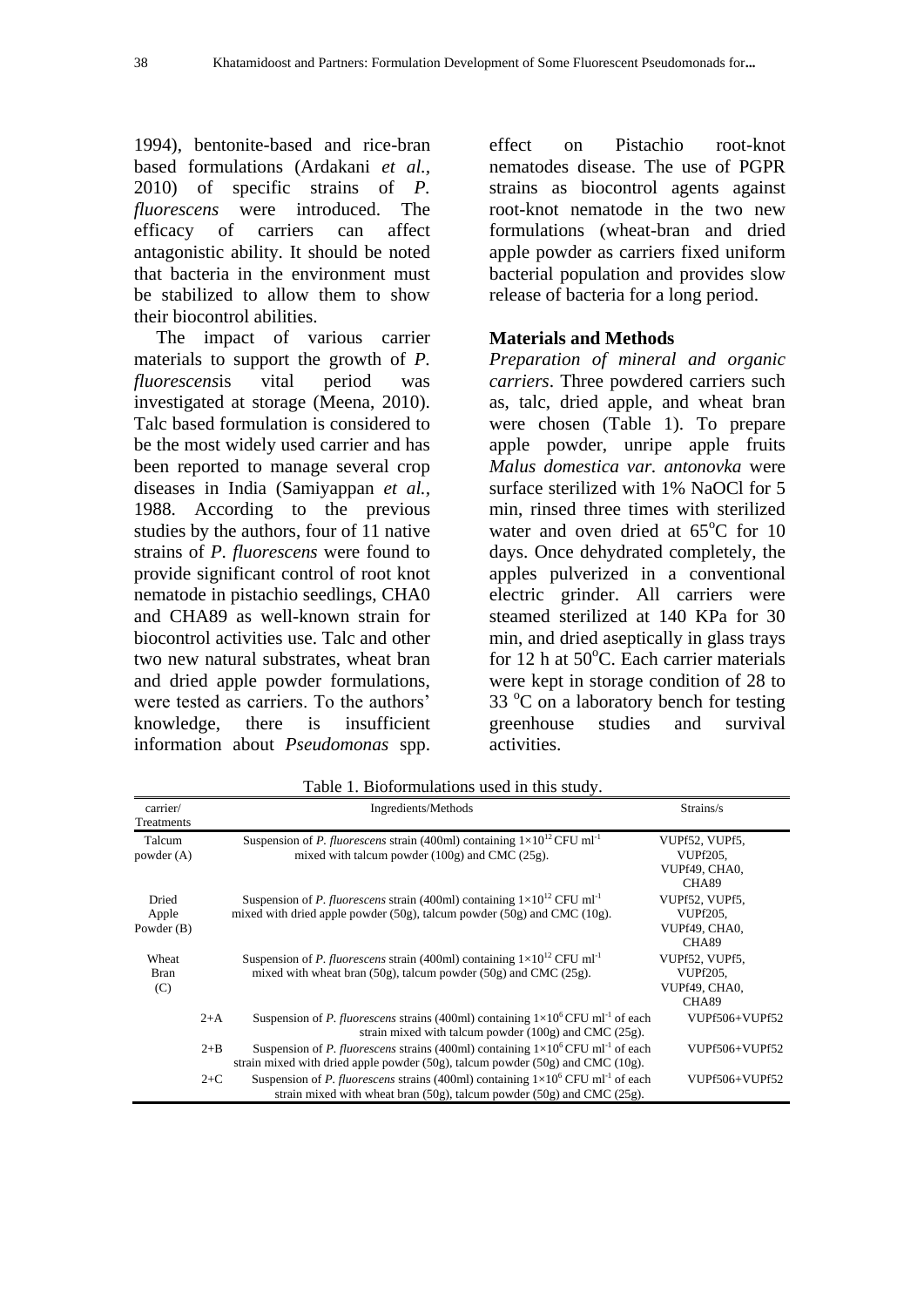## **Experimental procedures**

*Preparation of bacterial suspension*:

*Pseudomonas fluorescens* strains were provided by the Vali-E-Asr University, Biocontrol Collection, Department of Plant Protection, Rafsanjan, Iran. Based on the results of the previous studies (Khatamidoost *et al.,* 2014), seven treatments were chosen. Four native isolates with highly disease reduction (VUPf52, VUPf5, VUPf205, VUPf49) plus CHA0 and CHA89 (the global strains to compete with native ones) and, the mixture of two strains (VUPf506 because of its ability in increasing growth factors+ VUPf52 because of its high ability in nematode control).The bacterial strains kept at -  $80^{\circ}$ C in 44% glycerol. Finally cells were first grown on Nutrient Agar (NA, Himedia, Mumbai, India) medium to verify their purity. Fresh cultures used for each part of study. The inoculum produced by taking a loopful of the bacterial colony grown for 24 h on NA. The concentrations of bacteria to approximately  $1\times10^{12}$  CFU  $\text{(colony forming units)} \cdot \text{ml}^{-1} \text{ as a}$ suspension using spectrophotometer assays (Thompson, 1996).

## *Development of formulations of*  **Pseudomonas** *strains***:**

A concentration of  $10^{12}$  CFU ml<sup>-1</sup> was used to inoculate talc-based, dried apple powder-based and wheat branbased formulations. The carriers were packed into a polyethylene bag and autoclaved for 30 min at  $121^{\circ}$ C on each of two consecutive days. Four hundred milliliters of the bacterial suspension contained  $1\times10^{12}$  CFU was added to 100g of each carrier and mixed well under sterile condition. Then, to emulsify, maintain and absorb water, mixture of (CMC) (carboxymethylcellulose) was added to all formulations  $(1:4 \text{ v/v})$  (Table 1).

Afterwards, they were mixed well under sterile condition (Vidhyasekaran and Muthuamilan, 1995). The pH of the formulation adjusted to 7.0 by adding  $CaCO<sub>3</sub>$ . Then, the product was dried with no exposure to sun to reduce the moisture content to less than 20% and packed in polypropylene bags, sealed and incubated at room temperature (25  $\pm$  2<sup>o</sup>C). One gram of each formulation was drawn every 30 days for up to 4 months and the viability of the bacterial populations assessed by dilution plating on nutrient agar.

## *Greenhouse studies***:**

The efficacy of formulated *P. fluorescens* strains in controlling Pistachio root-knot nematode was evaluated in the greenhouse condition. Seeds of Pistachio (cv. Badami) were labelled as highly susceptible to rootknot nematode (Madani *et al.,* 2012) obtained from the Iranian Pistachio Research Institute, Rafsanjan, Iran. Pistachio seeds without any stains or indications of pests or disease damage were sterilized on the surface with 1% NaOCl for 5 min and rinsed three times with sterile water. Two-month-old seedlings were produced by sowing one seed in each 25 cm diameter pot filled with a sterilized mixture of sand and clay (2:1; v/v). Soil was collected from Pistachio orchards in Rafsanjan and autoclaved for 45 min at 121ºC. One gram of bacterial formulation was placed in the pot at the base of the Pistachio seedlings, by removing soil, placing it, and then covering it up. A day after inoculation (Ardakani *et al.,* 2010), seedlings in each pot were inoculated with 10 ml of a suspension containing 2000 freshly hatched second stage juveniles (J2) of *M. incognita* by adding the required amount of inocula through four narrow holes made around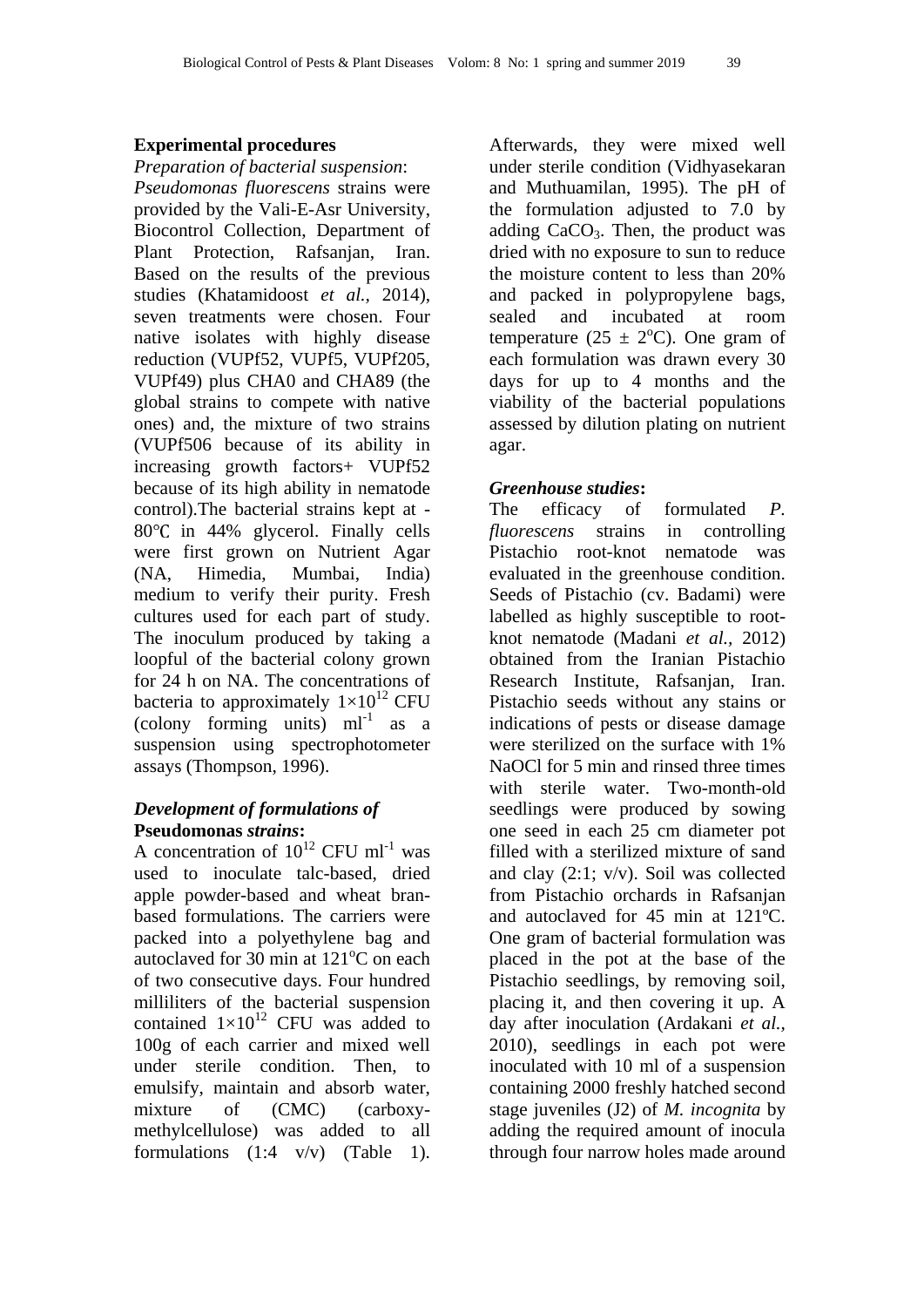each plant. Plants kept at  $24 \pm 2$ <sup>o</sup>C in a greenhouse. After 2 months' plants uprooted, galls, and egg masses were counted. The indices gall index, egg mass and reproduction factor were recorded according to Sharma et al. (1994). The reaction of Pistachio seedlings, expressed as the gall and egg mass production, was scored as  $0 = no$ galls,  $1 = 1$  to 2 galls,  $2 = 3$  to 10,  $3 = 1$ 11 to 30,  $4 = 31$  to 100, and  $5 =$  more than 100 galls (Bridge *et al.,* 1982).

The experiment included 21 treatments and five replicates. Pistachio seedlings which were inoculated with 2000 J2 *M. incognita* but not with *P. fluorescens* were considered as the control group, whereas seedlings neither inoculated with *M. incognita* J2 nor with *P. fluorescens* were considered as the normal group. Sixty days after inoculation with the J2s, plant growth (height and weight) and nematode damage were recorded.

Populations of *P. fluorescens* in the rhizosphere were determined after dilution plating on NA. Briefly, 1 g of root rhizosphere transferred to 1 ml of sterile distilled water and mixed thoroughly. A serial dilution was prepared from the suspension. One hundred microliters of each dilution spread on NA in three replicates. The colonies recorded after 24 h incubations at  $28^{\circ}$ C in darkness.

## *Statistical analyses:*

All data subjected to analysis of variance (ANOVA) used SAS Release Version 9.1, SAS Institute, Inc., and Cary, NC. Differences between treatments were determined by Fisher s LSD tests at 5% significant level.

## **Results**

*The effect of the bio-formulations of bacteria on reduction of disease severity***:**  Bio-formulations of all native strains of *P. fluorescens* in three carrier formulations significantly reduced the severity of producing gall (Table 2) of symptoms caused by *M. incognita* compared with the control group. The formulations of *P. fluorescens* were found to be effective in reducing the Pistachio root-knot nematode gall number in the greenhouse condition when applied as a powder by 88.9%  $(2+C)$  to  $48.5\%$  (CHA89B) with the exception of CHA89C and CHA0, which did not differ significantly from the control. Table 2 shows that high gall and egg mass reduction are related to 2+ C treatment with the inhibition rate of 88.9%, and with high performance in all factors in growth and disease reduction. In dried apple formulation, the rate of disease reduction ranged from 84.9% with formulation 52B to  $2+B$  (58.3%) under greenhouse condition. In talc formulation, the rate of disease reduction varied from 70.1% to 41.4%, but the effect was not significantly greater than the effect of bran wheat and dried apple formulation treatments.

The most effective of strains in different formulations to reduce disease were VUPf52 strain of wheat bran formulation with 87.0% (52C), apple powder formulation of strain VUPf52 with 84.9% (52B), and VUPf5 strain in talcum powder formulation with 70.1% (52A) of disease control. The bacterial population in the dry weight of rhizosphere observed in treatment 2+C  $(2.4 \times 10^7)$ .

*Survival of P. fluorescens strains in the three carrier formulations*. In all carrier formulations, *P. fluorescens*  CHA0 survived up to 30 days without considerable decline. Similar results were found with *P. fluorescens* VUPf52. After 60 days of storage about  $2.48\times10^{10}$ CFU also detected in wheat bran-based formulation from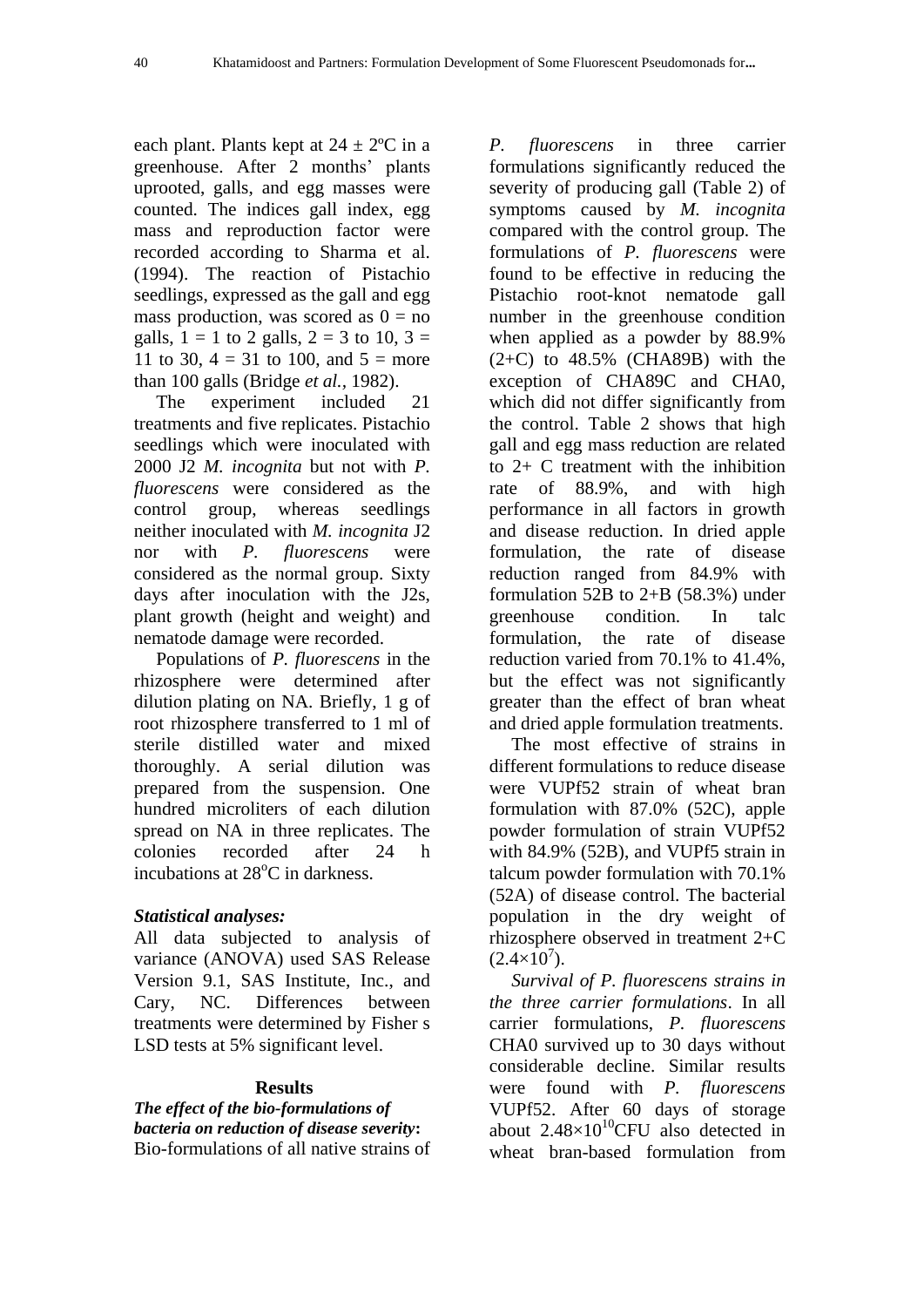|                                      | initial population $1 \times 10^{12}$ . Although, |
|--------------------------------------|---------------------------------------------------|
| subsequently, there was a decline in |                                                   |
|                                      | population, 120 days after incubation             |
|                                      | the bacterial population was $1.3 \times 10^2$ to |

 $8.9\times10^{6}$  per gram in dried apple-based and wheat bran-based formulations (Fig 2).

| Table 2. Impact of the bioformulations of <i>Pseudomonas fluorescens</i> strains on reduction of |
|--------------------------------------------------------------------------------------------------|
| disease severity.                                                                                |

| Treatments         | Gall                | $G.I.$ <sup>a</sup> | Egg Mass          | R.F.               | $CFU$ ml <sup>-1</sup>           | Disease       |
|--------------------|---------------------|---------------------|-------------------|--------------------|----------------------------------|---------------|
|                    |                     |                     |                   |                    |                                  | Reduction (%) |
| Control $^{\rm a}$ | 54. $0^a$           | 4.3                 | $59.0^{\rm a}$    | 0.98 <sup>a</sup>  | $0^e$                            |               |
| 52A <sup>d</sup>   | $18.0^{b-e}$        | 3.4                 | $22.0^{b-d}$      | $0.14^{b-d}$       | $1.16\times10^{7a-c}$            | 66.6          |
| 52B                | 8.1 <sup>de</sup>   | 2.3                 | $6.8b-d$          | $0.14^{b-d}$       | $8.83{\times}10^{6b\text{-}e}$   | 84.9          |
| 52C                | 7.0 <sup>de</sup>   | 2.6                 | $5.0^{\text{cd}}$ | $0.33^{b-d}$       | $1.16 \times 10^{7\textrm{a-c}}$ | 87.0          |
| 5A                 | $16.2^{b-e}$        | 3.2                 | $22.7^{b-d}$      | $0.14^{b-d}$       | $3.09\times10^{6c-e}$            | 70.0          |
| 5B                 | $10.5^{\text{c-e}}$ | 3.0                 | $6.5b-d$          | 0.10 <sup>cd</sup> | $7.81\times10^{6b-e}$            | 80.5          |
| 5C                 | $13.0^{\circ -e}$   | 3.1                 | $22.7^{b-d}$      | 0.07 <sup>d</sup>  | $1.54{\times}10^{7\text{a-d}}$   | 75.9          |
| 205A               | $29.0^{b-d}$        | 3.6                 | $24.5^{b-d}$      | $0.33^{b-d}$       | $8.12\times10^{6b-e}$            | 46.3          |
| 205B               | $13.0^{\circ -e}$   | 3.0                 | $9.3b-d$          | 0.05 <sup>d</sup>  | $6.94\times10^{6b-e}$            | 75.9          |
| 205C               | $26.3^{b-e}$        | 3.5                 | $23.0^{b-d}$      | $0.14^{b-d}$       | $5.45\times10^{6b-e}$            | 51.3          |
| 49A                | $19.5^{b-e}$        | 3.3                 | $13.0^{b-d}$      | 0.10 <sup>cd</sup> | $4.52\times10^{6c-e}$            | 63.9          |
| 49B                | $27.7^{b-e}$        | 3.6                 | $27.3^{b-d}$      | $0.17^{b-d}$       | $2.40\times10^{7a}$              | 48.5          |
| 49C                | $19.7^{b-e}$        | 3.3                 | $17.7^{b-d}$      | 0.05 <sup>d</sup>  | $2.02{\times}10^{7\text{ab}}$    | 63.6          |
| $2+A^e$            | $27.7^{b-e}$        | 3.5                 | $28.7^{\rm bc}$   | $0.19^{b-d}$       | $7.24\times10^{6b-e}$            | 48.8          |
| $2 + B$            | $22.5^{b-e}$        | 3.4                 | $23.0^{b-d}$      | $0.25^{b-d}$       | $4.15\times10^{6c-e}$            | 58.3          |
| $2+C$              | 6.0 <sup>e</sup>    | 2.4                 | 4.0 <sup>d</sup>  | $0.17^{b-d}$       | $2.40\times10^{7a}$              | 88.9          |
| <b>CHA0A</b>       | $31.7^{a-c}$        | 4.0                 | $28.0^{b-d}$      | $0.16^{b-d}$       | $3.65\times10^{6c-e}$            | 41.3          |
| <b>CHA0B</b>       | $20.0^{b-e}$        | 3.3                 | $17.3^{b-d}$      | $0.15^{b-d}$       | $5.15\times10^{6b-e}$            | 62.9          |
| <b>CHAOC</b>       | $17.3^{b-e}$        | 3.2                 | $13.7^{b-d}$      | $0.18b-d$          | $3.03\times10^{6c-e}$            | 67.9          |
| CHA89A             | $25.0^{b-e}$        | 3.5                 | $25.5b-d$         | $0.42^{bc}$        | $3.48\times10^{5e}$              | 53.7          |
| CHA89B             | $27.8^{b-e}$        | 3.6                 | $24.8^{b-d}$      | $0.22^{b-d}$       | $1.16\times10^{6\textrm{de}}$    | 48.5          |
| CHA89C             | $36.3^{ab}$         | 4.0                 | 31.0 <sup>b</sup> | $0.43^b$           | $1.14\times10^{6de}$             | 32.7          |

Each value is mean of four replicates; values within a column followed by different alphabets are significantly different from each other at P≤0.05according to the Fisher's LSD test. <sup>a</sup>Gall index.  ${}^{\text{b}}$ Reproduction factor =Pf/Pi (Final population/Initial population).

<sup>c</sup>Control represents seedlings inoculated with *Meloidogyne incognita* 2000 J2but not with *P. fluorescens*. <sup>d</sup>Three carrier formulations of *P.fluorescens* (A: talcum powder, B: dried apple powder and C: wheat bran). <sup>e</sup>Mixture of two strains (VUPf52 and VUPf506).

Pistachio seedlings that exposed to nematodes became thicker/weaker over time, with some of them losing their green color and gradually turning pale purple. In contrast, Pistachio seedlings which were not treated with nematode or bacteria grew normally. Pistachio seedlings in the infected control (i.e., the ones inoculated with the 2000 J2 of *M. incognita* but not with bacteria strains) had a lower growth rate in plant height, root length, fresh weight, and dry weight compared with seedlings grown in the "normal" condition. In contrast, seedlings inoculated with the juveniles of *M. incognita* and different carrier formulations of *P. fluorescens* strains increased the growth rates significantly compared with the control seedlings. Some bacterial treatments showed less effect on the growth of seedlings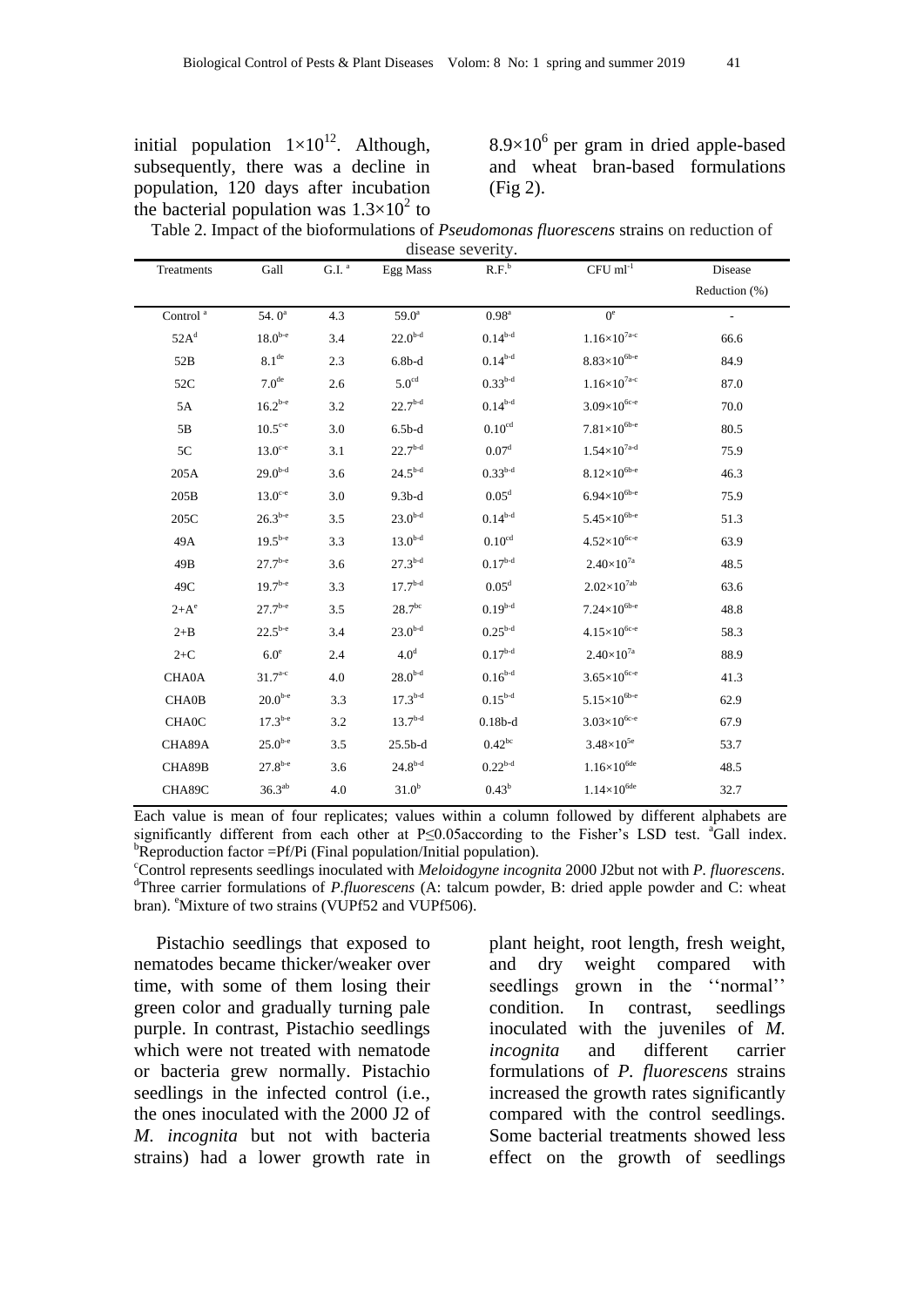compared with normal seedlings, but they still had positive effect on pistachio seedling growth compared with the control one (Fig 1). There were high rate of growth regarding seedling root in root dry and wet weight in *P. fluorescens* strain

treatments in wheat bran-based formulation. On the other hand, the formulations (wheat bran, talc) of *P. fluorescens* isolate 52+506 (2+C), significantly increased seedling growth over the control ones.



Figure 1. Effect of different types of three carrier formulations of *P. fluorescens* on plant growth traits in pistachio inoculated with the 2000 J2 of *Meloidogyne incognita* in greenhouse experiments (a: Shoot length, b: Root weight and c: Shoot weight)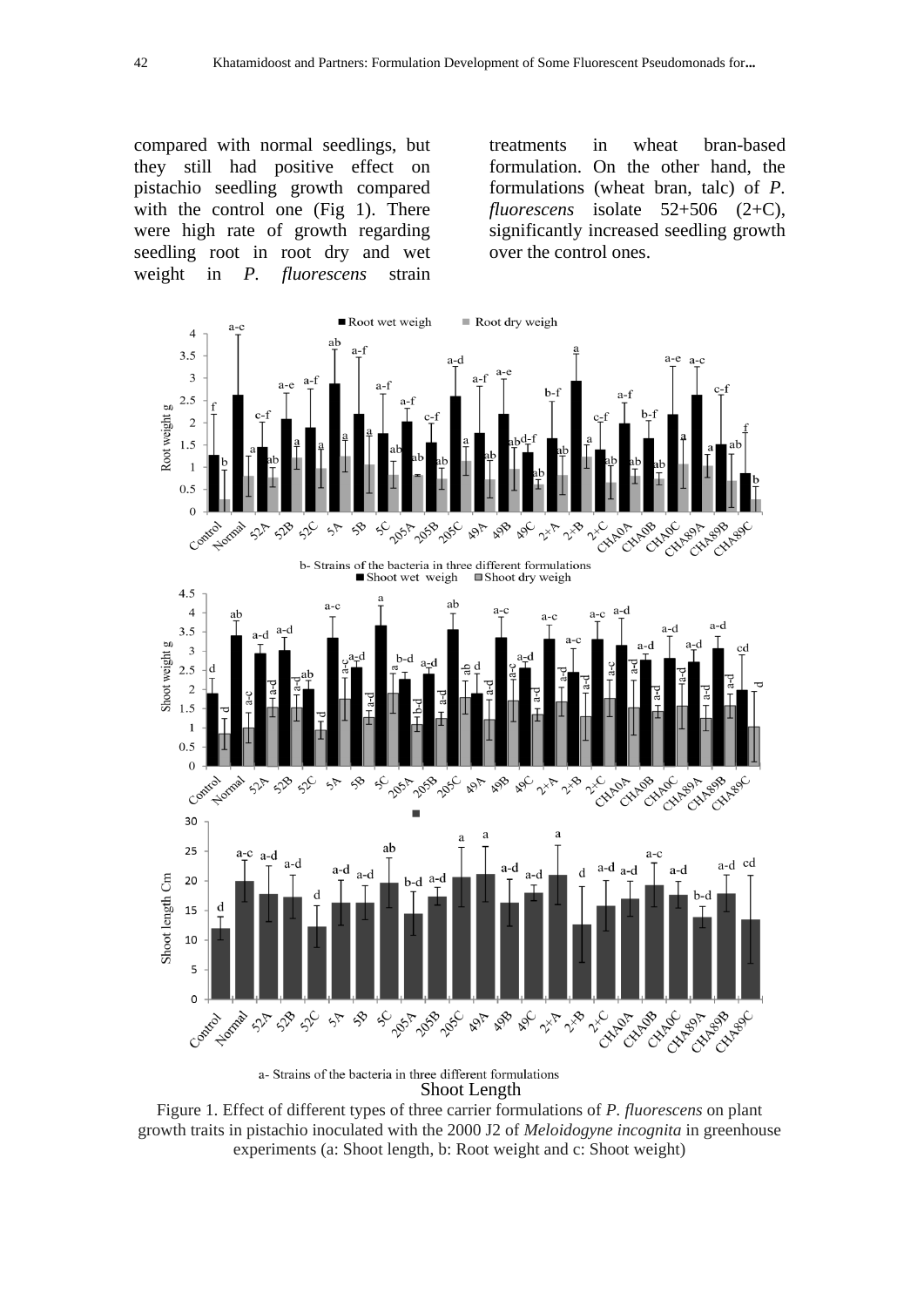#### c- Strains of the bacteria in three different formulations

Standard errors are indicated by error bars. Bars followed by different alphabets are significantly different from each other at *P*≤0.05 according to the Fisher's LSD test. Normal represents seedlings inoculated neither with 2000 J2 of *Meloidogyne incognita* nor with *P. fluorescens*. Control represents seedlings inoculated with 2000 J2 of *Meloidogyne incognita* but not with *P. fluorescens*.



Strains of the bacteria in three carrier formulations of fluorescent Pseudomonads

#### **Discussion**

As far as the authors are concerned, this is the first report of using the powder formulations of native *Pseudomonas fluorescens* to control Pistachio root-knot disease. In this study, *Pseudomonas fluorescens* were able to support and improve the growth of seedlings even in the presence of root-knot nematode. Plant-growthpromotion activities of *P. fluorescens* reported in crops such as, rice, wheat, sorghum pearl millet, tomato, brinjal, chili, red gram, cucumber, and sunflower (Hussain *et al.,* 1990; Umesha *et al.,* 1998; Raju *et al.,* 1999). The population of bacteria shows that they could be established in pistachio seedlings' rhizosphere. When seedlings were inoculated, bacteria established well in the rhizosphere. For the effective control of any soil-borne disease, the introduced antagonist should colonize roots. The successful antagonists should colonize the rhizosphere at the time of growing of new root growth. In other words, the antagonist should be moved from the beginning of the rhizosphere to its end and be established there (Weller 1984). *P. fluorescens*VUPf52 and VUPf5 were isolated from peach rhizosphere (Khatamidoost *et al.,* 2014).

There are several advantages in the carriers based inoculants of bacteria such as increased shelf life, protection from unsuitable condition etc. (Sangetta *et al.,* 2012). Talc-based formulation of *P. fluorescens* was found to be effective for seed treatment and foliar application in controlling rust and leaf spots of groundnut (Meena *et al.,* 2002), but it did not work for some diseases like dampingoff in cotton, and in root-knot nematode on pistachio seedlings like the other new bio-formulations that are tested in this study. It was reported that plant-growth-promoting rhizobacteria (PGPR) survived in certain dry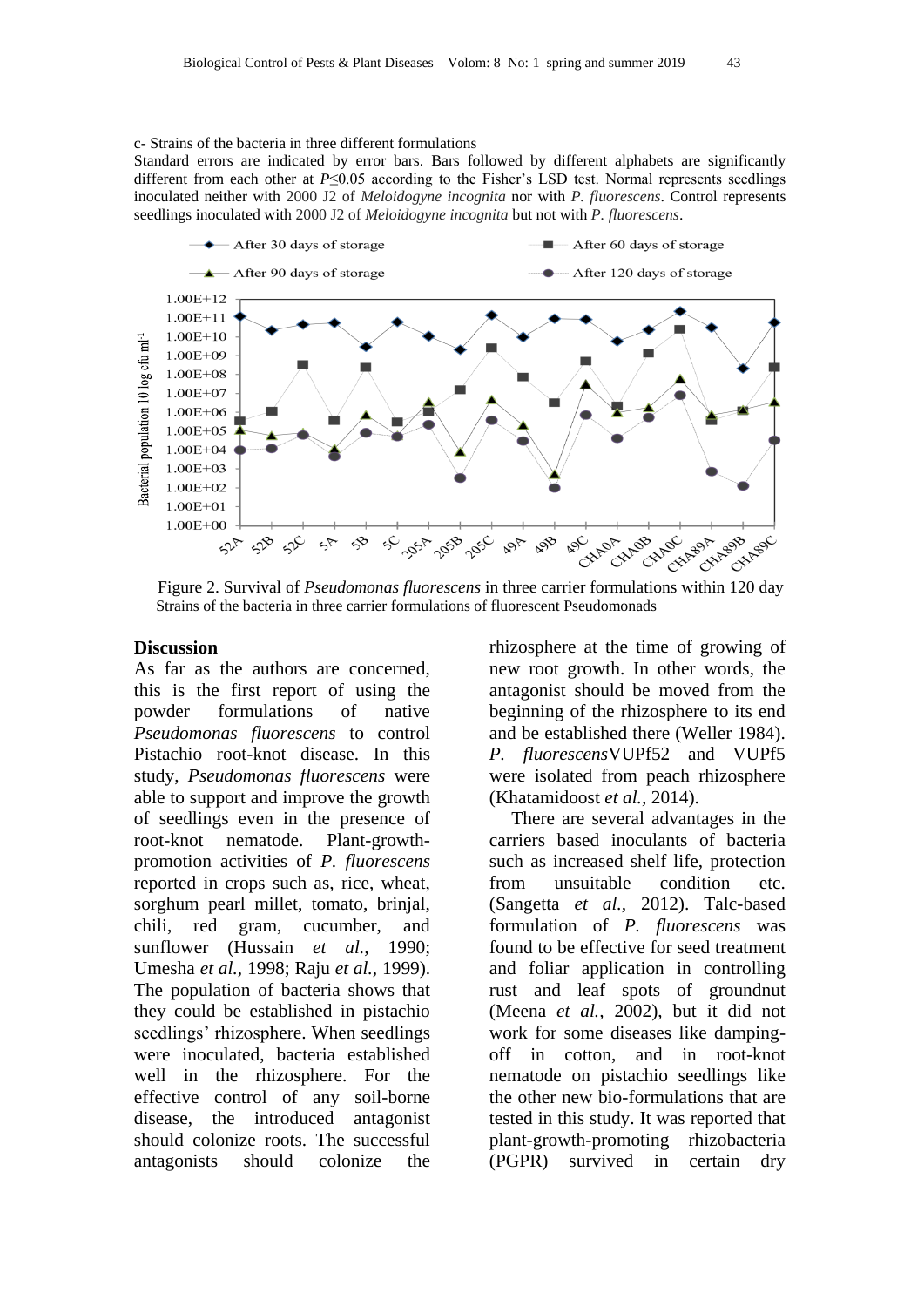formulations (Suslow 1982). Populations of PGPR did not decline in the talc mixture after 30 days' storage at  $4^{\circ}$ C. (Kloepper and Schroth 1981), also, similar result was found after 2 months' storage.

In this study, the population of bacteria did not decline from inoculation to assessment, which indicates the ability of carriers to protect bacteria's longevity. Root zone application of wheat bran-based and the others of *P. fluorescens* formulation increased rhizosphere's population of the bacteria. Certain strains of *Pseudomonas fluorescens* have been shown to provide biological control of root pathogens when they have been applied to soil (Burr and Caesar, 1984), since some of these strains have the ability to colonize the roots (Parke 1990). The yield of pistachio seedlings improved by treatment with *P. fluorescens* formulations. This may be because the formulation suppresses yield loss of various pathogens like root-knot nematode. Root-zone application effectively controlled pistachio root knot and various diseases (O'Sullivan and O'Gara 1992).

Among the various tested formulations, wheat bran-based is the best formulation of *P. fluorescens* strains which may contain a suitable nutrient medium for bacteria growth, was used for the first time in this study.

The real characteristics of carrier include more surface area, potential of organic matter, high ability in holding water, easy availability, price and normal pH (Arangarasan *et al.,* 1998). Wheat-bran carrier is general, cheap and fined everywhere. Moreover, the combination of these two strains of *P. fluorescens* (VUPf52+VUPf506) had a great effect on disease reduction on root-knot nematode and were effective in increasing seedling growth. These results were also, found by others (Khodakaramian *et al.,* 2008). The results of the present study may have practical applications in disease control; it is necessary to test these results on the field. As already noted, formulation and establishment of biocontrol, agents are very important for their effectiveness. Wheat branbased formulation developed and tested in the greenhouse condition can test for controlling pistachio root-knot nematode in field. In greenhouse condition, it has the potential to replace chemical nematicides (unpublished data) and to be utilized as an important component of IPM (integrated pest management), which is a promising approach to a sustainable agriculture. The authors acknowledge University of Guilan for providing research funds, Vali-e-Asr University of Rafsanjan to provide bacterial isolates and Iran's Pistachio Research Institute (IPRI) for providing the research material.

### **REFERENCES**

- **Arangarasan, V., Palaniappan, SP., and Chelliah, S** (1998). Inoculation effects of diazotrophs and phosphobacteria on rice. *Indian journal of microbiology*, 38: 111-112.
- **Ardakani, S.S., Heydari, A., Khorasani, N., and Arjmandi, R** (2010). Development of new bioformulations of *Pseudomonas fluorescens* and evaluation of these products against Damping-Off of cotton seedlings. *Journal of Plant Pathology*, 92 (1): 83-88.

**Bridge, J., Pagge, S., and Jordan, S** (1982). An improved method for staining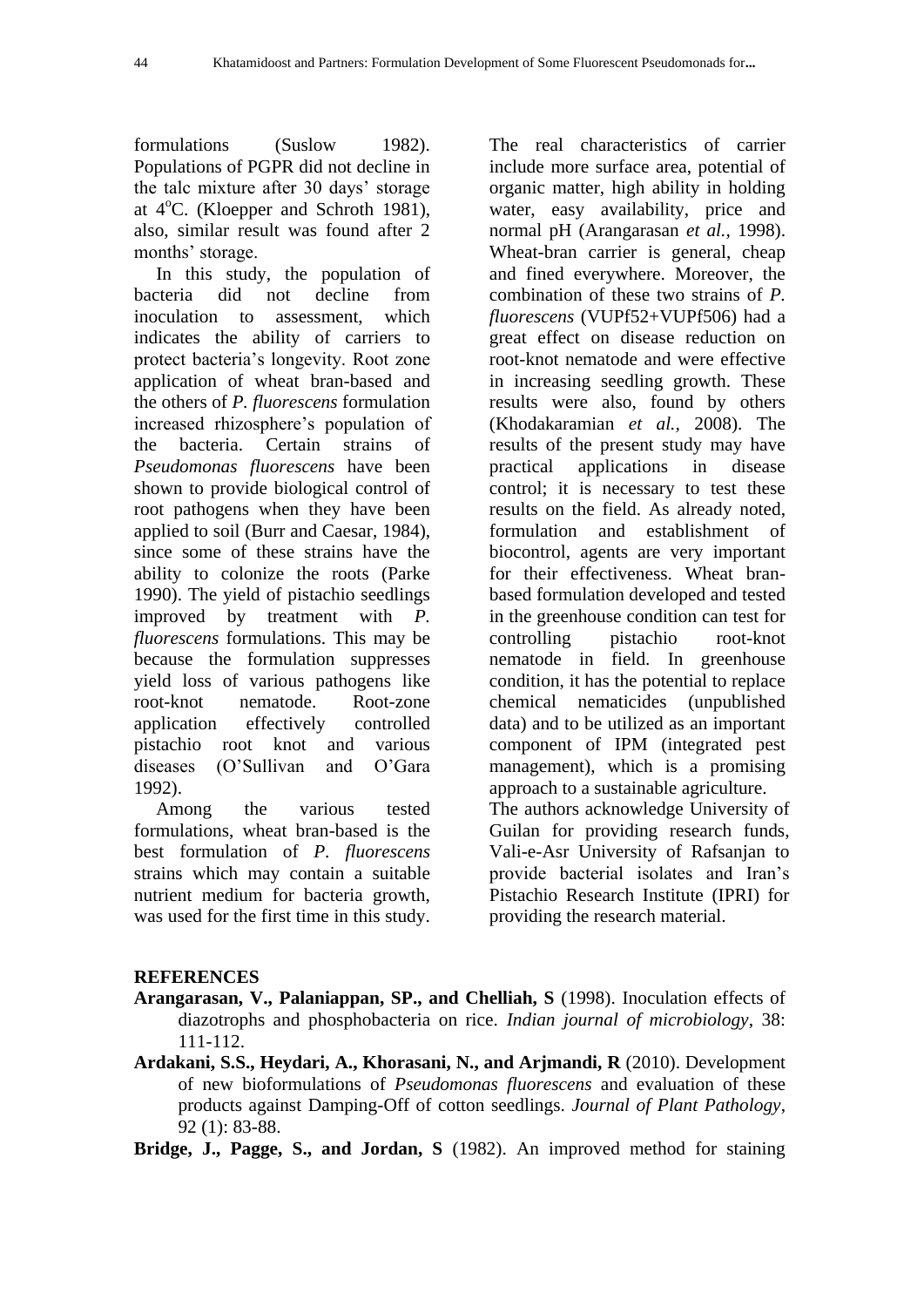nematodes in roots. Rep. Rothamst. exp. Stn for 1981, 1: 171.

- **Burr, T.J., and Caesar, A** (1984). Beneficial plant bacteria. *CRC Critical Reviews in Plant Science*, 2: 1-20.
- **Dubeikovsky, A.N., Mordokhova, E.A., Kochethov, V.V., Polikarpova, F.Y., and Boronim, A.M** (1993). Growth promotion of black current soft cutting by recombination strain *Pseudomonas fluoresens* BSP 53 a synthesizing an increased amount of indol-3-acetic. *Soil Biology and Biochemistry*, 25: 1277- 1281.
- **Hagedorn, C., Gould, W.D., and Bardinelli, T.R** (1993). Field evaluations of bacterial inoculants to control seedling disease pathogens on cotton. *Plant Disease*, 77: 278-282.
- **Haware, M.P., and Kannaiyan, J** (1992). Seed transmission of *Fusarium udum* in pigeonpea and its control by seed-treatment fungicides. *Seed Science Technology*, 20: 597-601.
- **Hofte, M., Dong, Q., Kourambas, S., Krishnapillai, V., Sherratt, D., and Mergeay, M** (1994). The sss gene product, which affects pyoverdin production in *Pseudomonas aeruginosa* 7NSK2, is a site-specific recombinase. *Molecular Microbiology*, 14(5): 1011–1020.
- **Hussain, S., Ghaffar, A., and Aslam, M** (1990). Biological Control of *Macrophomina phaseolina* Charcoal Rot of Sunflower and Mung Bean. *Journal of Phytopathology*, 130: 157-160.
- **Khatamidoost, Z., Jamali, S., Moradi, M., and Saberi Riseh, R** (2014). Effect of Iranian strains of *Pseudomonas* spp. on the control of root-knot nematodes on Pistachios. *Biocontrol Science and Technology*, 25(3): 291-301.
- **Khodakaramian, Gh., Heydary, A., and Balestra, G.M** (2008). Evaluation of Pseudomonads bacterial isolates in biological control of citrus bacterial canker disease. *International Journal of Agricultural Research*, 3(4): 268-272.
- **Kloepper, J.W., and Schroth, M.N** (1981). Development of a powder formulation of rhizobacteria for inoculation of potato seed pieces. *Journal of Phytopathology*, 71: 590592.
- **Madani, M., Akhiani, A., Damadzadeh, M., and Kheiri, A** (2012). Resistance evaluation of the pistachio rootstocks to *Meloidogyne* species in Iran. *Journal of applied horticulture*, 14(2): 134-138.
- **Maurhofer, M., Hase, C., Meuwly, P., Métraux, J.P., and Défago, G** (1994). Induction of systemic resistance of tobacco to Tobacco Necrosis Virus by the root-colonizing *Pseudomonas fluorescens* strain CHA0: Influence of the *gac*A gene and of pyoverdine production. *Journal of Phytopathology*, 84(2): 139-146.
- **Meena, B., Radhajeyalakshmi, R., Marimuthu, T., Vidyasekaran, P., and Velazhahan, R** (2002). Biological control of groundnut late leaf spot and rust by seed and foliar applications of a powder formulation of *Pseudomonas fluorescens*. *Biocontrol Science and Technology*, 12(2): 195-204.
- **Meena, B** (2010). Survival and effect of *Pseudomonas fluorescens* formulation developed with various carrier materials in the management of late leaf spot of groundnut. *International journal of plant protection*, 3(2): 200-202.
- **O'Sullivan, D.J., and O'Gara, F** (1992). Traits of fluorescent Pseudomonas spp. involved in suppression of plant root pathogens. *Molecular Microbiology Review*, 56(4): 662-676.
- Parke, J.L (1990). Root colonization by indigenous and introduced microorganisms.